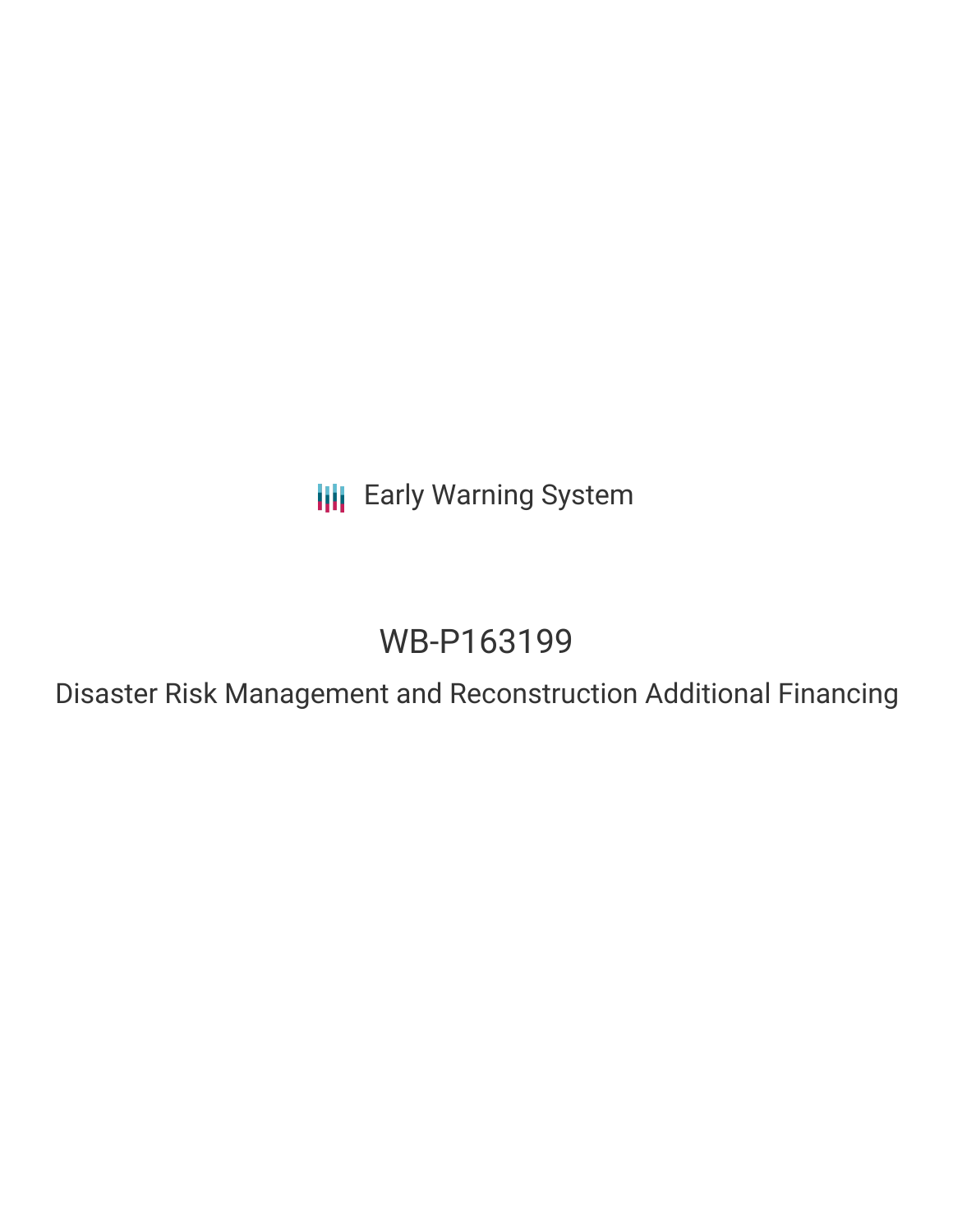

### **Quick Facts**

| <b>Countries</b>               | Haiti                            |
|--------------------------------|----------------------------------|
| <b>Financial Institutions</b>  | World Bank (WB)                  |
| <b>Status</b>                  | Active                           |
| <b>Bank Risk Rating</b>        | B                                |
| <b>Voting Date</b>             | 2017-06-08                       |
| <b>Borrower</b>                | Government of Haiti              |
| <b>Sectors</b>                 | Humanitarian Response, Transport |
| <b>Investment Type(s)</b>      | Grant                            |
| <b>Investment Amount (USD)</b> | \$20.00 million                  |
| <b>Project Cost (USD)</b>      | $$100.00$ million                |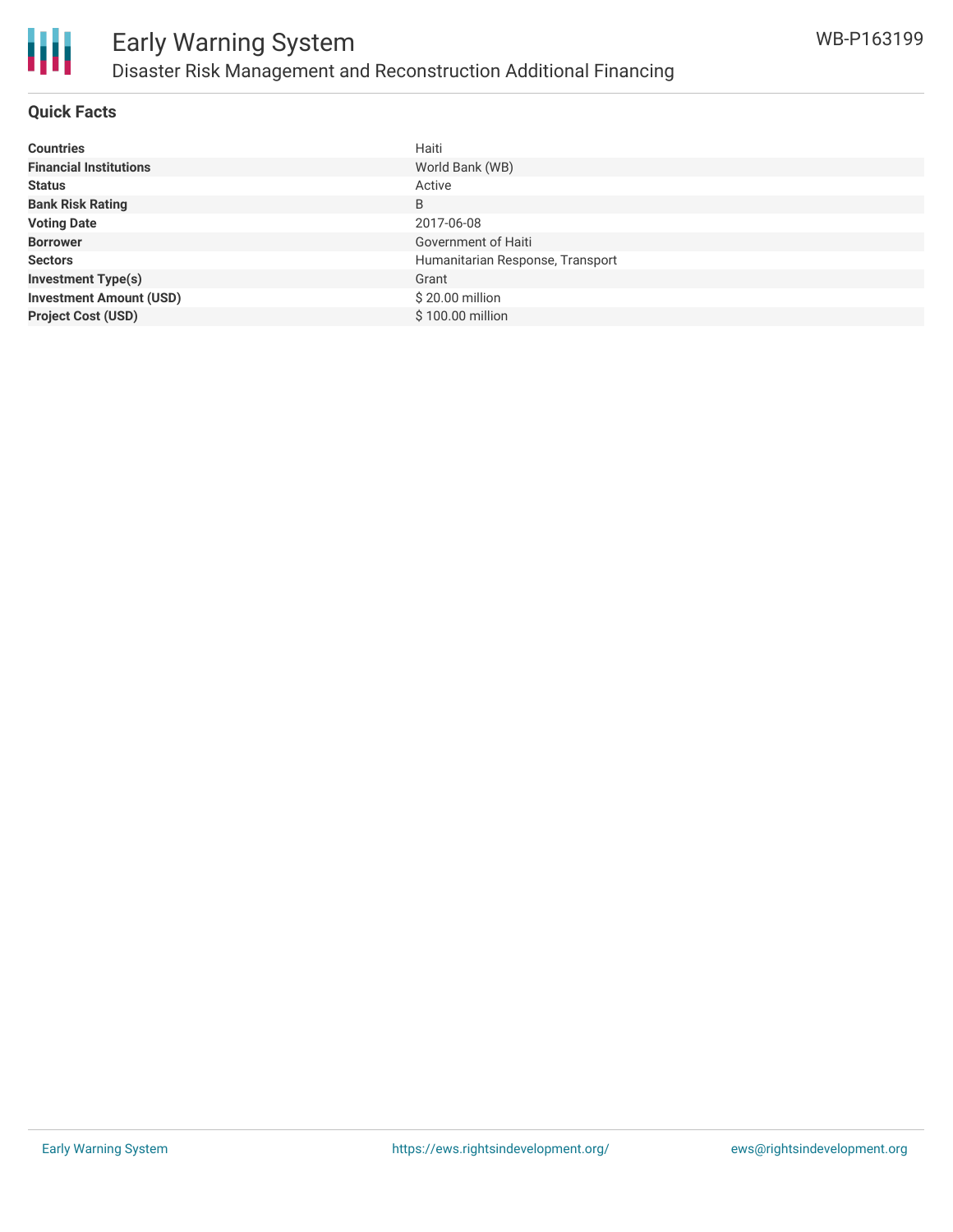

# **Project Description**

From the World Bank:

The objective of the Additional Financing for the Disaster Risk Management and Reconstruction Project for Haiti is to support the Recipient in improving disaster response capacity and enhancing the resiliency of critical transport infrastructure. The AF will significantly expand the scope and impact of the parent project by scaling up activities under all components of the project to support post-Hurricane Matthew recovery and reconstruction in the most affected departments of Haiti.

Management underlined that funding from ongoing projects was mobilized to respond to immediate needs in the affected areas and providing funding in the form of grants for the above-mentioned package, consisting of four additional financing operations in the Transport and Disaster Risk Management (DRM) sectors, the Health Sector, the Water Sector, and the Agricultural Sector to be financed from the Crisis Response Window.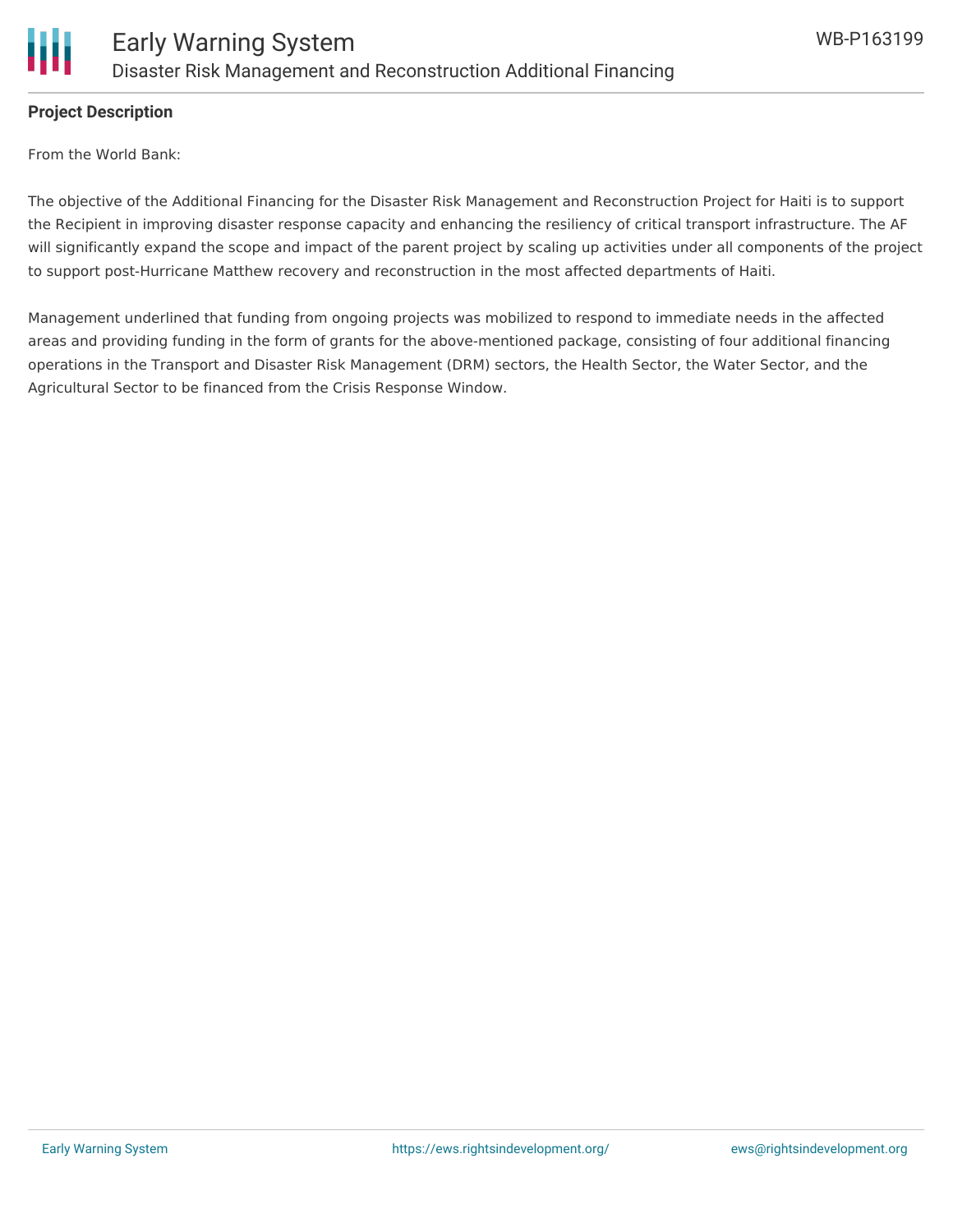

# **Investment Description**

World Bank (WB)

The Additional Financing (AF) will be financed by IDA's Crisis Response Window (CRW), the first operation in a package of a US\$100 million of support from the World Bank to help the Government of Haiti recover and rebuild after Hurricane Matthew, which struck the country on October 4, 2016.

This component consists of a US\$20 million grant from the World Bank's International Development Association.

An estimated US\$2.2 billion are needed for reconstruction and rehabilitation.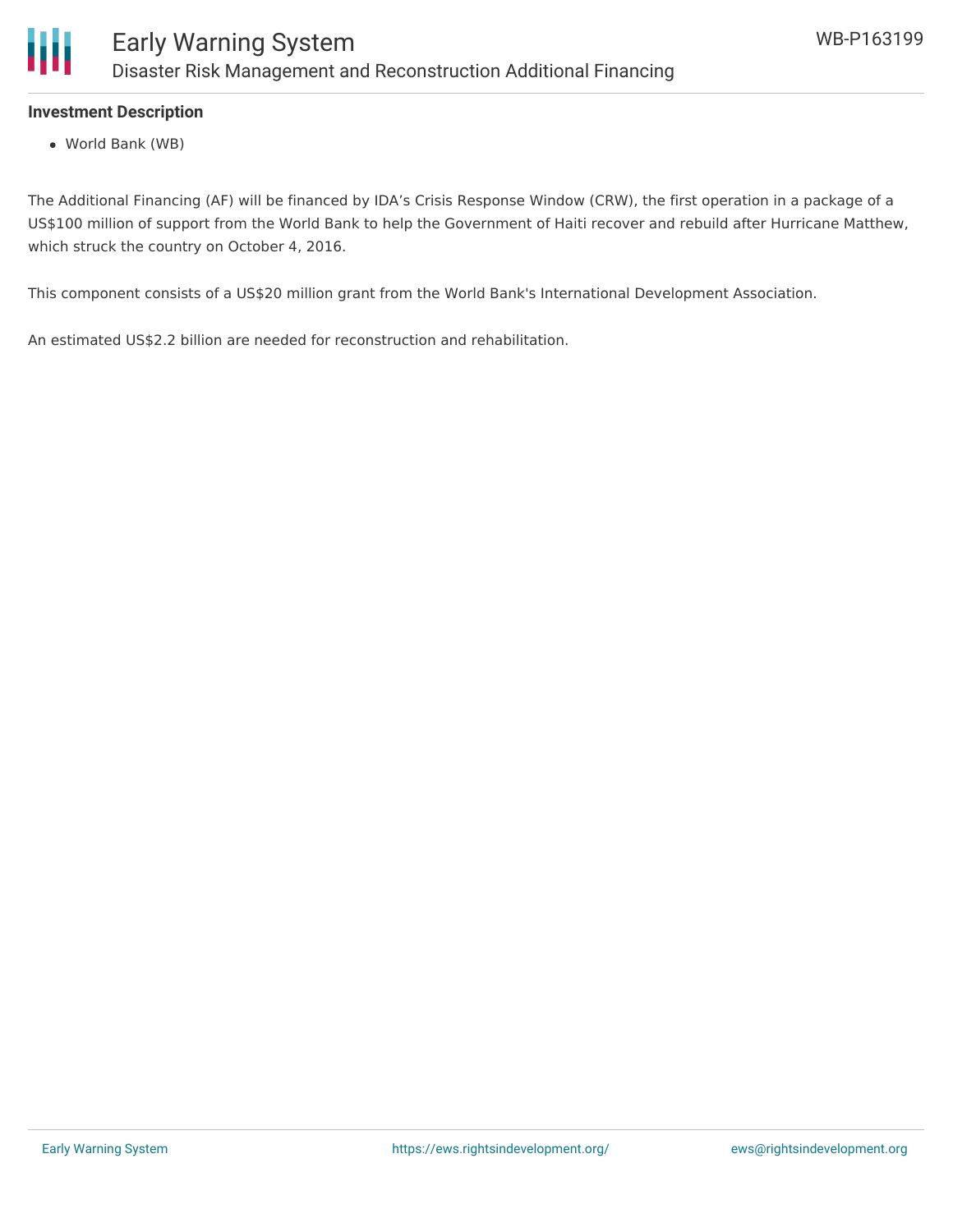

#### **Contact Information**

ACCOUNTABILITY MECHANISM OF WORLD BANK

The World Bank Inspection Panel is the independent complaint mechanism and fact-finding body for people who believe they are likely to be, or have been, adversely affected by a World Bank-financed project. If you submit a complaint to the Inspection Panel, they may investigate to assess whether the World Bank is following its own policies and procedures for preventing harm to people or the environment. You can contact the Inspection Panel or submit a complaint by emailing ipanel@worldbank.org. You can learn more about the Inspection Panel and how to file a complaint at: http://ewebapps.worldbank.org/apps/ip/Pages/Home.aspx.